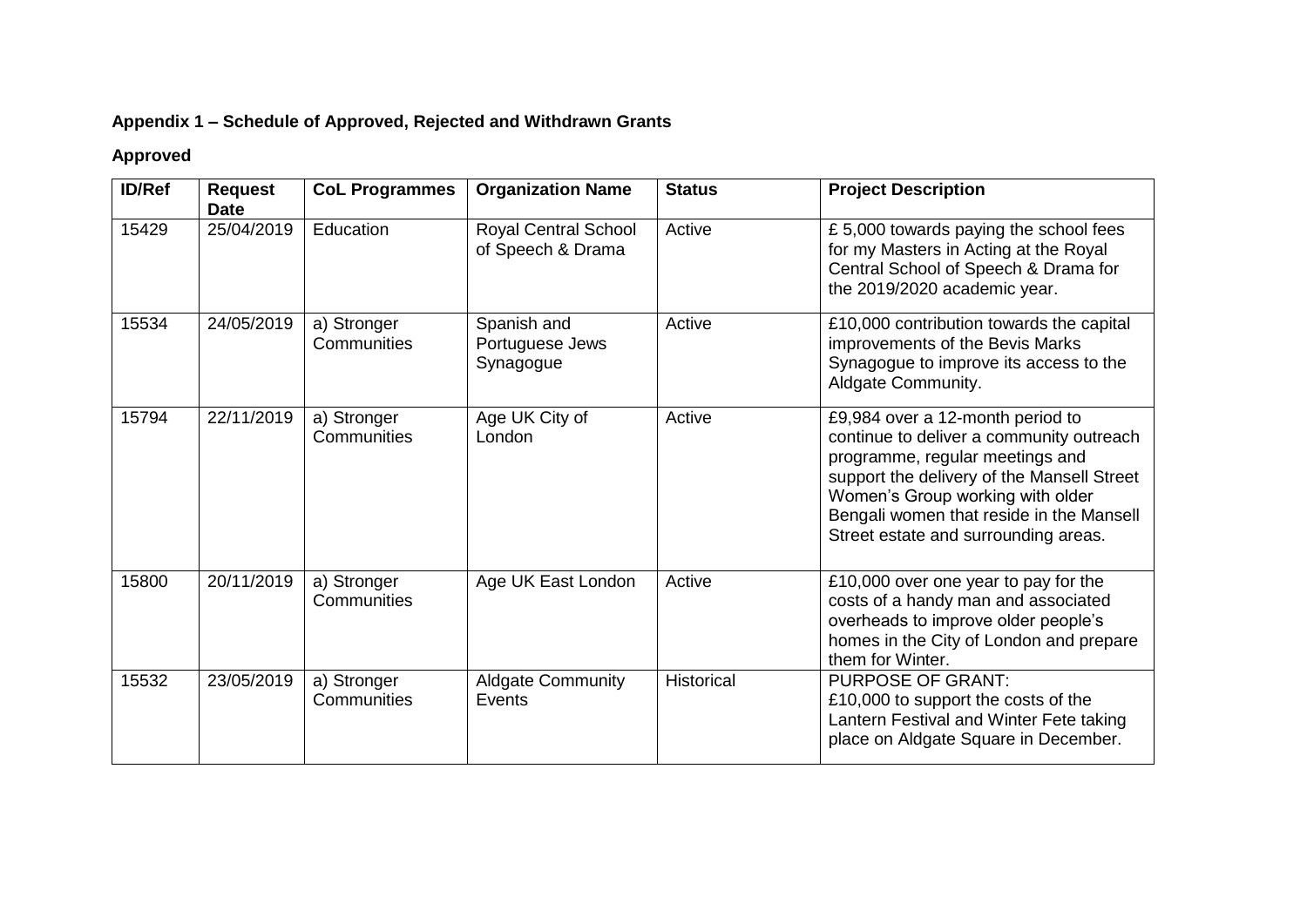| 15525 | 26/05/2019 | c) Inspiring London<br>through Culture                             | Arts&Heritage                     | Active | £10,000 towards a series of site-<br>responsive outdoor artist commissions<br>exploring the history of Livery Companies<br>and their connection with the Mayflower<br>voyage. Funding is conditional on the<br>exhibition being publicly accessible.                 |
|-------|------------|--------------------------------------------------------------------|-----------------------------------|--------|----------------------------------------------------------------------------------------------------------------------------------------------------------------------------------------------------------------------------------------------------------------------|
| 15441 | 26/04/2019 | e) Combined<br><b>Education Charity</b>                            | Birkbeck, University of<br>London | Active | £24,000 over two years (£12,000;<br>£12,000) to provide financial assistance,<br>in the form of bursaries $(4 \times £3,000$ in<br>each year), for students progressing from<br>their Foundation Year courses to<br>undergraduate studies at Birkbeck<br>University. |
| 15791 | 21/11/2019 | a) Stronger<br>Communities                                         | <b>Blackfriars Settlement</b>     | Active | £10,000 towards the costs of The Orb<br>Centre.                                                                                                                                                                                                                      |
| 15524 | 24/05/2019 | c) Inspiring London<br>through Culture                             | <b>Britten Sinfonia</b>           | Active | £10,000 to cover training, equipment and<br>associated costs for eight Britten Sinfonia<br>musicians to learn how to use digital<br>scores, rehearse and perform with them,<br>culminating in their use at a Milton Court<br>concert on 2/11/19.                     |
| 15747 | 21/10/2019 | b) Enjoying Green<br>Spaces & the<br><b>Natural</b><br>Environment | <b>Capital Kids Cricket</b>       | Active | £14,875 over 12 months for sessional<br>coaches and associated project costs to<br>run women's and girl's physical activities<br>in West Ham Park.                                                                                                                   |
| 15783 | 22/11/2019 | a) Stronger<br>Communities                                         | City YMCA London                  | Active | £10,000 to enhance the summer<br>provision for young people in the City of<br>London.                                                                                                                                                                                |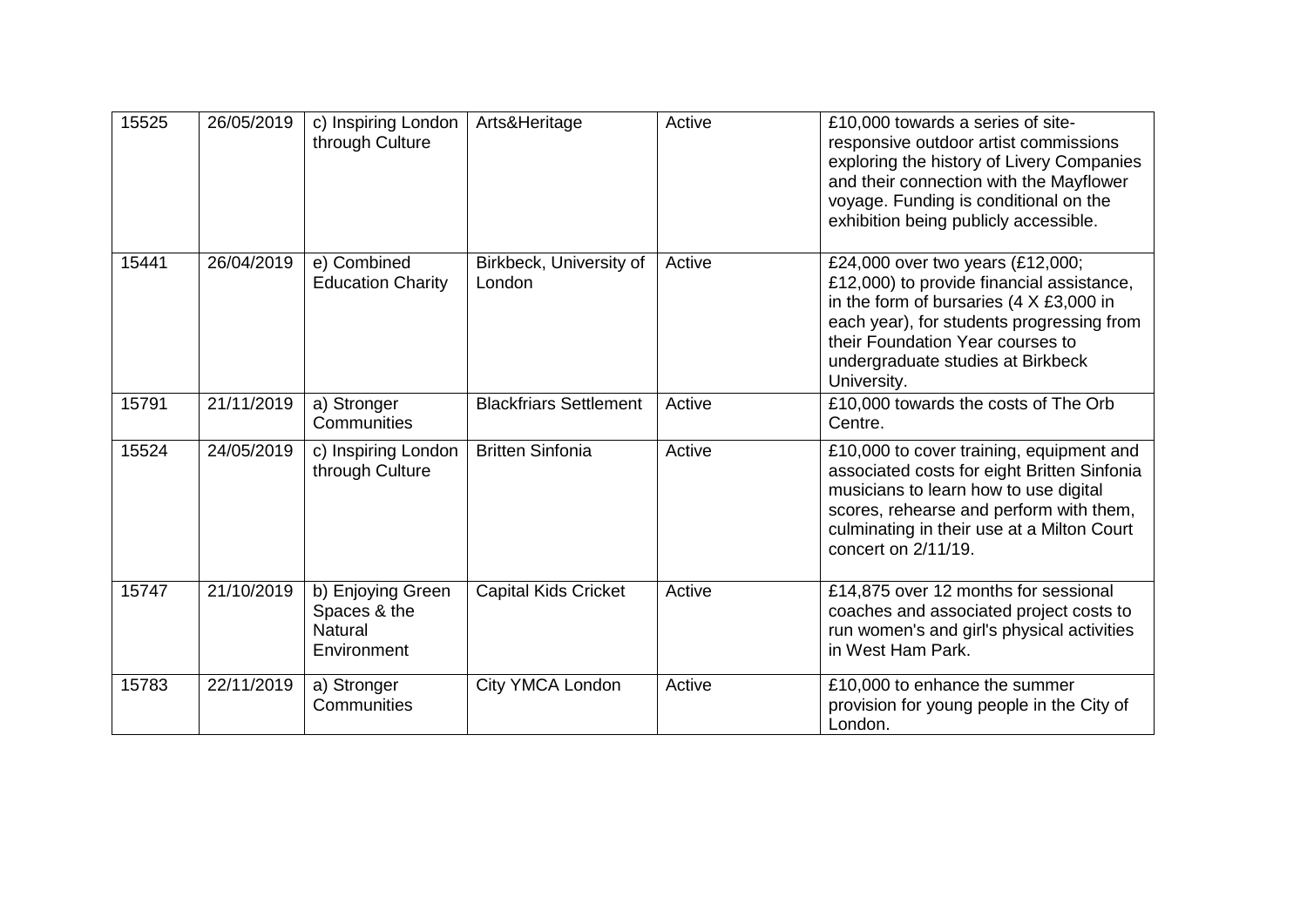| 15533 | 24/05/2019 | a) Stronger<br>Communities                                  | City YMCA London                       | <b>Historical</b> | £3,000 towards enhancing the Summer<br>holiday programme for the Golden Lane<br>Community Centre youth provision with<br>the aim of increasing participation.                                                                                       |
|-------|------------|-------------------------------------------------------------|----------------------------------------|-------------------|-----------------------------------------------------------------------------------------------------------------------------------------------------------------------------------------------------------------------------------------------------|
| 15965 | 12/12/2019 | c) Inspiring London<br>through Culture                      | Culture&                               | Active            | £9,750 towards the Memory Archives:<br>Sensory Boxes project to be delivered in<br>Care Homes in 2020. This grant is<br>subject to a discussion with the Funding<br>Officer.                                                                        |
| 15558 | 14/06/2019 | c) Inspiring London<br>through Culture                      | Culture24                              | Historical        | £9,800 to support the cost of Emerge<br>festival city tours: a project where young<br>adults experience the square mile's<br>cultural venues and stories for the first<br>time.                                                                     |
| 15743 | 21/10/2019 | b) Enjoying Green<br>Spaces & the<br>Natural<br>Environment | <b>Downlands Trust</b>                 | Active            | £14,988 towards the cost of volunteer<br>task days and the oversight of grazing on<br>the City Common's over a 12-month<br>period. The work will be contracted to the<br>Downlands Partnership and monitored<br>and managed by the Downlands Trust. |
| 15435 | 25/04/2019 | d) The City<br><b>Educational Trust</b><br>Fund             | Dr Johnson's House<br><b>Trust Ltd</b> | Active            | A continuation of funding of £10,425 over<br>one final year, towards the costs of Dr<br>Johnson's House's education programme<br>for London primary and secondary<br>schools and university students, in the<br>cultural arts.                      |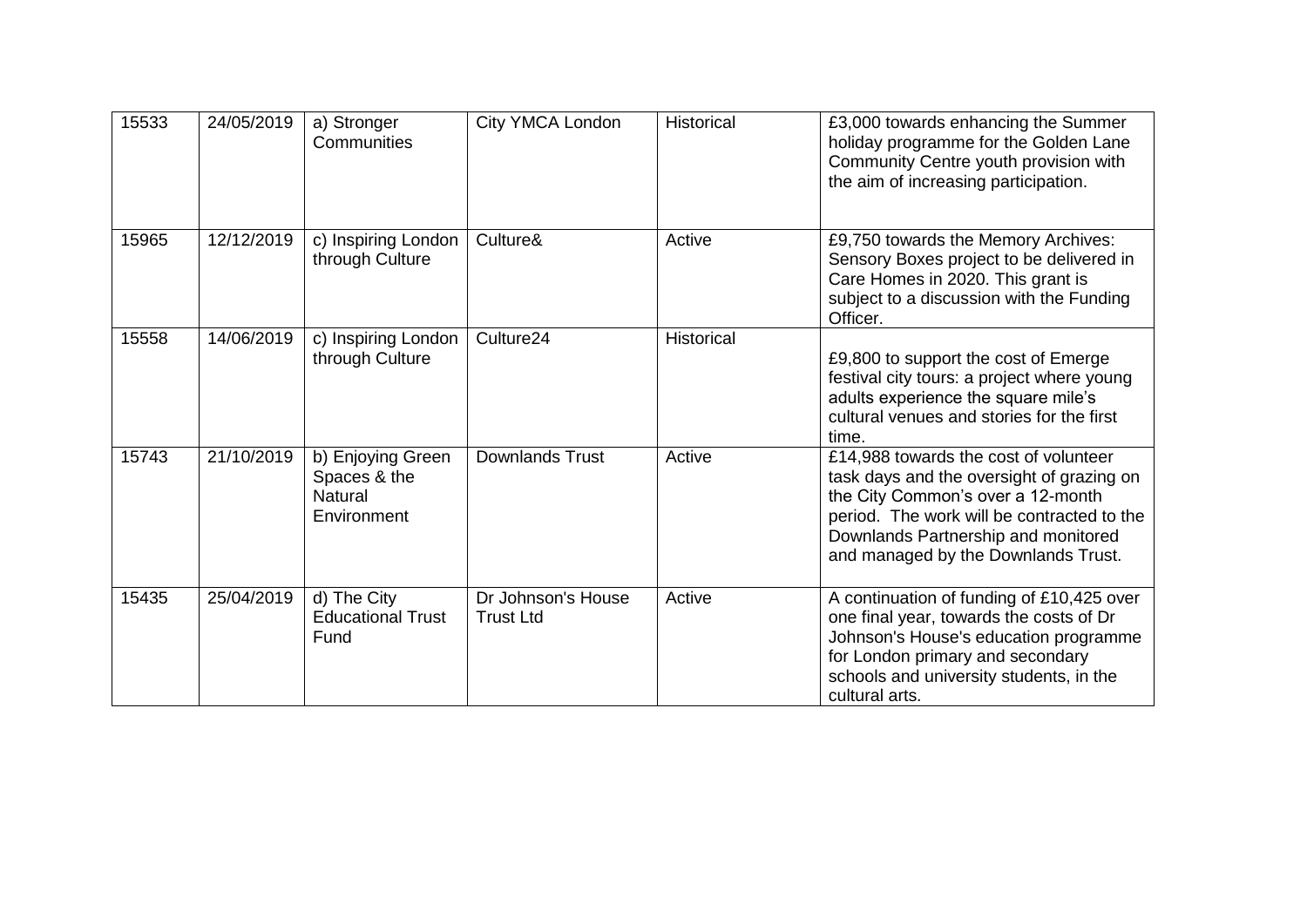| 15436 | 25/04/2019 | d) The City<br><b>Educational Trust</b><br>Fund             | Drum Works CIC                       | Active | £20,250 over two years, to deliver weekly<br>drumming workshops for autistic children<br>with severe learning difficulties at the<br>Garden School in Hackney.                                                                                                                                                              |
|-------|------------|-------------------------------------------------------------|--------------------------------------|--------|-----------------------------------------------------------------------------------------------------------------------------------------------------------------------------------------------------------------------------------------------------------------------------------------------------------------------------|
| 15960 | 18/12/2019 | c) Inspiring London<br>through Culture                      | <b>Emergency Exit Arts</b>           | Active | £10,000 to work remotely with the City of<br>London Corporation's City Pride LGBT<br>staff network to create a carnival float and<br>costumes for Pride 2020. In the event of<br>Pride 2020's cancellation, the float and<br>costumes will be used for the same<br>purpose at Pride 2021.                                   |
| 15437 | 25/04/2019 | d) The City<br><b>Educational Trust</b><br>Fund             | <b>Epping Forest Field</b><br>Centre | Active | £23,150 over two years (£11,575 x 2) to<br>deliver ecology training to Key Stage 3<br>and 4 science teachers in London<br>schools, and to run "Young Ecologist" day<br>courses in Epping Forest for aspiring<br>young ecologists from the London<br>Boroughs of Newham, Redbridge and<br>Waltham Forest.                    |
| 15804 | 18/11/2019 | a) Stronger<br>Communities                                  | Forget me not project                | Active | £10,000 over one further and final year to<br>run the City Connect group at Artizan<br>Street Library, for vulnerable and isolated<br>City of London residents. This grant is<br>conditional upon a minimum 95% of<br>participants being resident in the City of<br>London or on City of London managed<br>housing estates. |
| 15737 | 21/10/2019 | b) Enjoying Green<br>Spaces & the<br>Natural<br>Environment | Frames Of Mind Ltd                   | Active | £14,959 towards the costs of delivering<br>From the Ground Up. This grant is<br>subject to a conversation with the<br>Funding Officer.                                                                                                                                                                                      |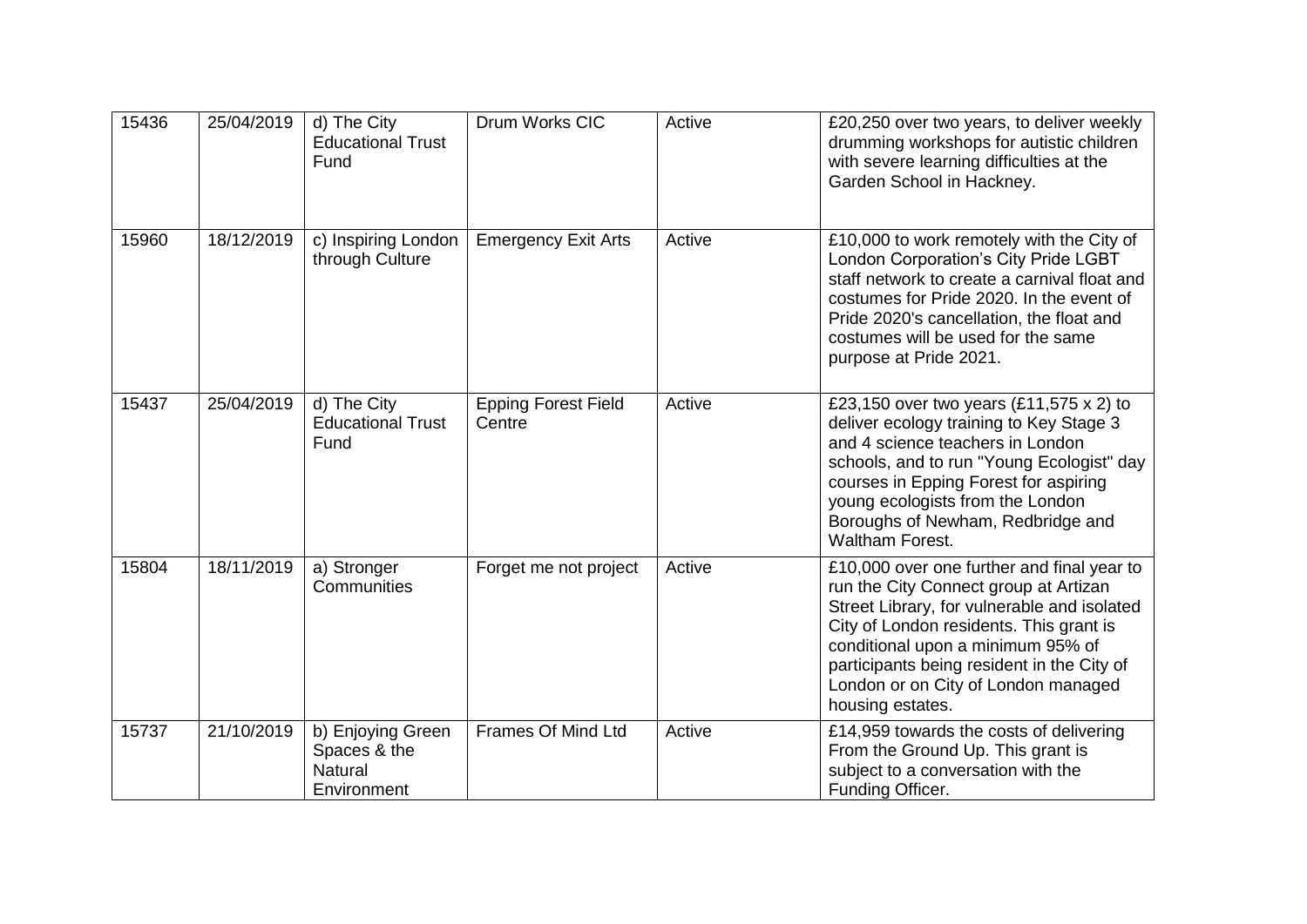| 15738 | 21/10/2019 | b) Enjoying Green<br>Spaces & the<br>Natural<br>Environment        | <b>Friends of Farthing</b><br>Downs & Happy<br>Valley | Active     | £6,200 towards the costs of improving a<br>nature walk across Farthing Downs and<br>Happy Valley.                                                                                                                                                                             |
|-------|------------|--------------------------------------------------------------------|-------------------------------------------------------|------------|-------------------------------------------------------------------------------------------------------------------------------------------------------------------------------------------------------------------------------------------------------------------------------|
| 15745 | 21/10/2019 | b) Enjoying Green<br>Spaces & the<br><b>Natural</b><br>Environment | <b>Friends of Stoke</b><br>Common (FoSC)              | Active     | £6,945 to support the costs of replacing<br>equipment including a Trailer, Saws,<br>Gloves and T-shirts for the Friends of<br>Stoke Common volunteers.                                                                                                                        |
| 15731 | 18/10/2019 | b) Enjoying Green<br>Spaces & the<br><b>Natural</b><br>Environment | Friends of West Ham<br>Park                           | Active     | £14,550 towards the costs of materials,<br>signage, marketing and craft supplies for<br>a permanent exhibition about Dr John<br>Fothergill, to be mounted at West Ham<br>Park, and associated events. This grant<br>is subject to a conversation with the<br>Funding Officer. |
| 15775 | 22/11/2019 | a) Stronger<br>Communities                                         | Golden Lane Baggers                                   | Active     | £2,250 to fund the cost of a Garden visit<br>and a Balcony Day for residents of the<br>Golden Lane estate.                                                                                                                                                                    |
| 15536 | 21/05/2019 | a) Stronger<br>Communities                                         | <b>Golden Lane Estate</b><br>Residents' Association   | Historical | £1,285 to support the costs of a<br>Christmas Fair, Christmas Day Lunch and<br>carol singing workshop for vulnerable<br>residents of the Golden Lane estate.                                                                                                                  |
| 15746 | 21/10/2019 | b) Enjoying Green<br>Spaces & the<br><b>Natural</b><br>Environment | <b>Heath Hands</b>                                    | Active     | £10,000 over two years (£7,500; £2,500)<br>to support the continued running costs of<br>the Community Heath Project. Funding<br>for year two is conditional on the Charity<br>confirming a contribution from their<br>reserves or agreed match funding for the<br>project.    |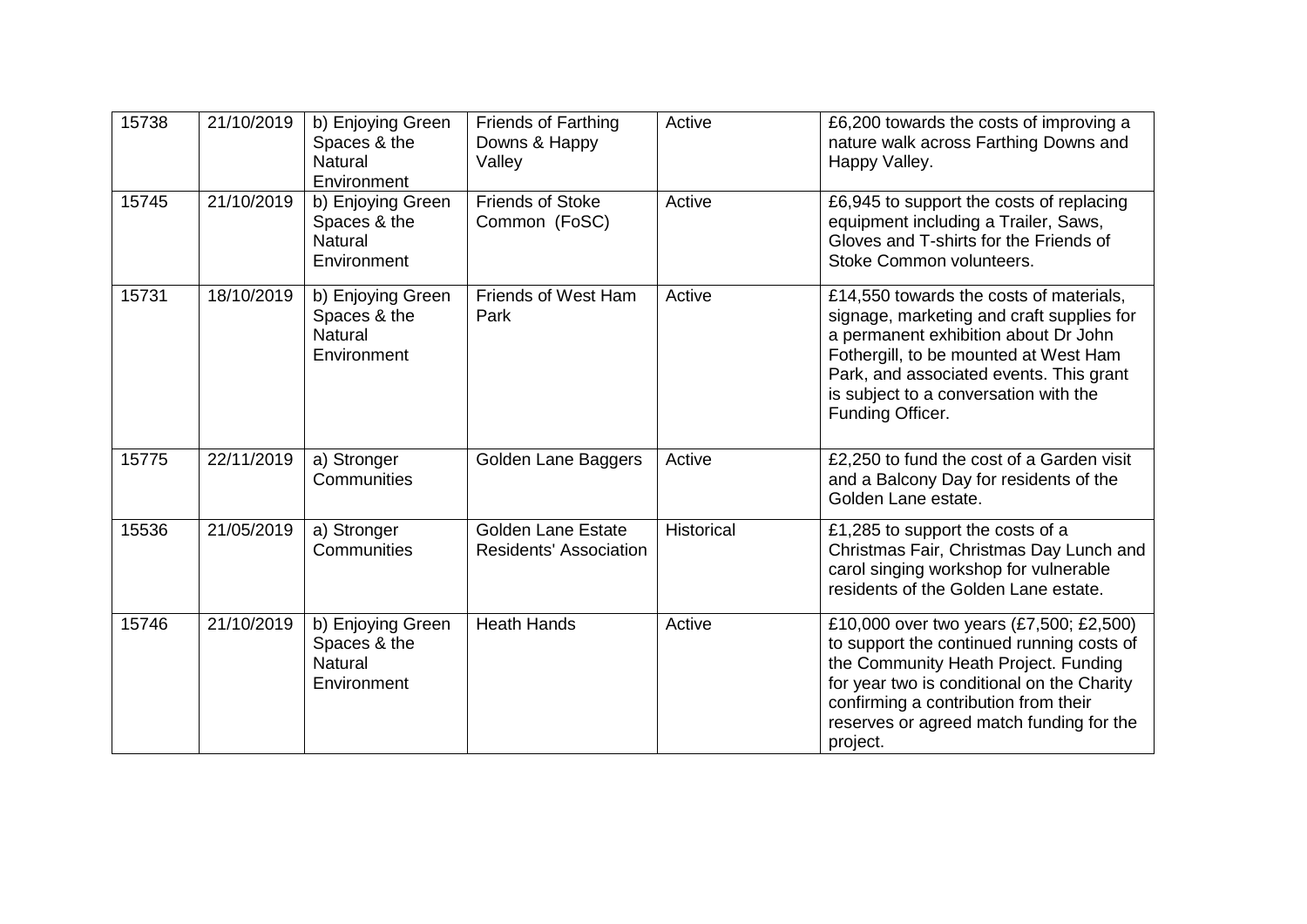| 15967 | 04/12/2019 | c) Inspiring London<br>through Culture                             | <b>Islington Music Forum</b><br>Ltd (T/A as 'Key<br>Changes')                                          | Active | £9,700 toward the costs of Music Studio<br>Discovery experiences for 100 City of<br>London residents and workers                                                                                                                                                      |
|-------|------------|--------------------------------------------------------------------|--------------------------------------------------------------------------------------------------------|--------|-----------------------------------------------------------------------------------------------------------------------------------------------------------------------------------------------------------------------------------------------------------------------|
| 15439 | 15/04/2019 | d) The City<br><b>Educational Trust</b><br>Fund                    | <b>London Music Fund</b>                                                                               | Active | £24,000 to provide instrumental<br>scholarships for twelve young Londoners<br>from low income families to develop their<br>musical potential.                                                                                                                         |
| 15438 | 25/04/2019 | e) Combined<br><b>Education Charity</b>                            | <b>London South</b><br><b>Teaching School</b><br>Alliance, Charles<br><b>Dickens Primary</b><br>School | Active | £10,000 over 12 months to cover the<br>costs of a research project for 20<br>teachers from 10 London schools<br>implement effective classroom talk for<br>better learning and teaching.                                                                               |
| 15797 | 21/11/2019 | a) Stronger<br>Communities                                         | London Training and<br><b>Employment Network</b><br>(L10)                                              | Active | £10,000 for the costs of running a<br>Connect with Health programme on the<br>York Way and Holloway Road estates.                                                                                                                                                     |
| 15742 | 21/10/2019 | b) Enjoying Green<br>Spaces & the<br><b>Natural</b><br>Environment | Love North Chingford<br><b>CIC</b>                                                                     | Active | £2,645 for a volunteer programme of<br>planting on Chingford Green Park,<br>including planting and educational<br>sessions for local children. This grant is<br>subject to a conversation with the<br>Funding Officer.                                                |
| 15740 | 21/10/2019 | b) Enjoying Green<br>Spaces & the<br><b>Natural</b><br>Environment | Lower Mole<br><b>Countryside Trust</b>                                                                 | Active | £15,000 for the implementation of the<br>Rye Brook Restoration Project on<br>Ashtead Common over a three-year<br>period by the Lower Mole Partnership.<br>Payment of this grant is conditional upon<br>LMCT submitting a satisfactory financial<br>management policy. |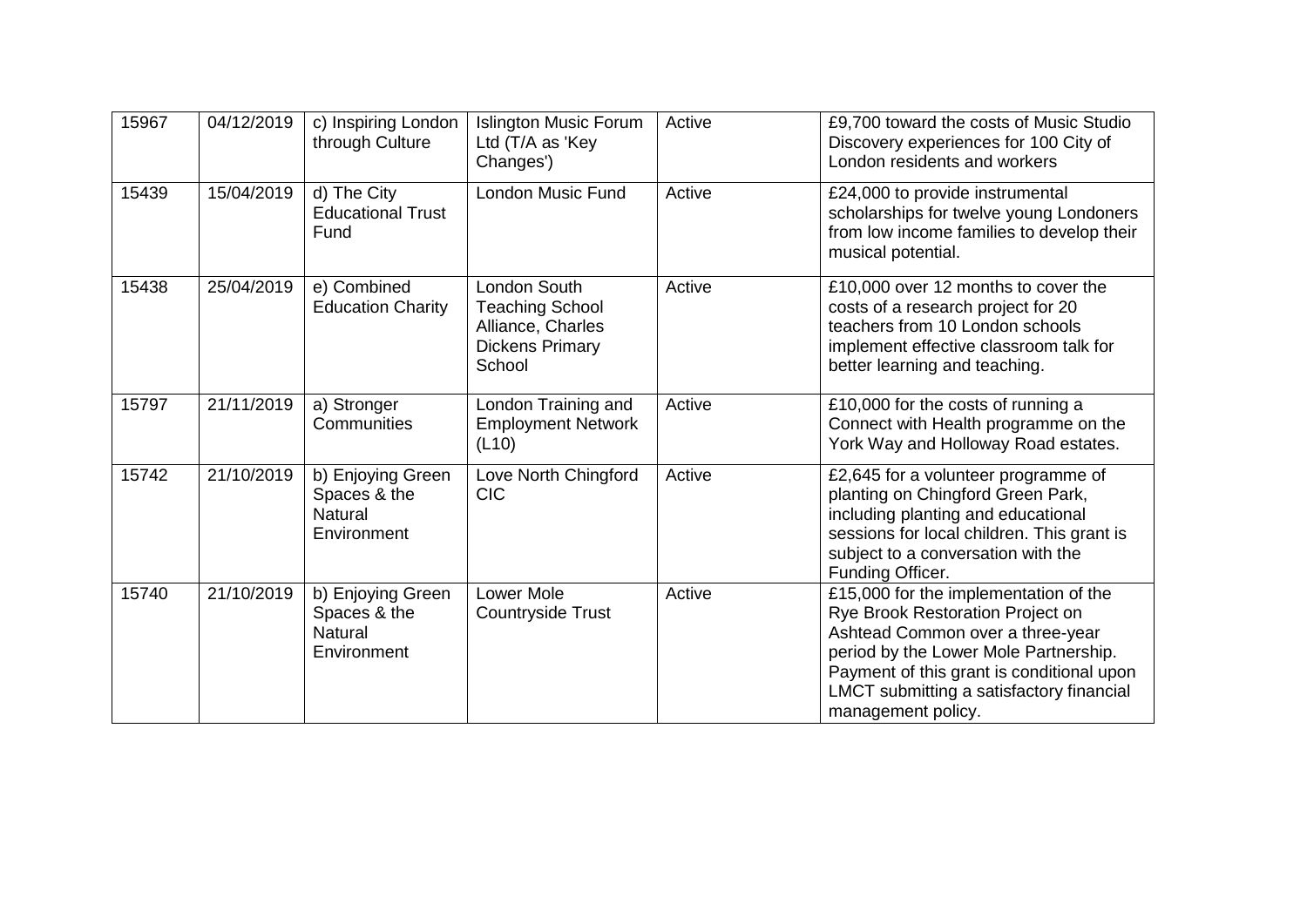| 15787 | 22/11/2019 | a) Stronger<br>Communities                                  | <b>Mint Street Music</b><br><b>Festival Team</b> | Active | £7,410 to support the rehearsal,<br>coordination, publicity and other<br>associated costs of a Mardi Gras festival<br>in February and the Mint Street Music<br>festival in July 2020.                                                                        |
|-------|------------|-------------------------------------------------------------|--------------------------------------------------|--------|--------------------------------------------------------------------------------------------------------------------------------------------------------------------------------------------------------------------------------------------------------------|
| 15805 | 18/11/2019 | a) Stronger<br>Communities                                  | My First 1000 Days                               | Active | £5,500 to support the cost of a<br>Mindfulness and Yoga Instructor and<br>Venue hire for a well-being project for<br>residents on City of London estates in<br>Southwark.                                                                                    |
| 15779 | 22/11/2019 | a) Stronger<br>Communities                                  | <b>Orchid Cancer Appeal</b>                      | Active | £10,000 to deliver a dedicated outreach,<br>education and support programme<br>around male specific cancers to men<br>resident on the Avondale Square, York<br>Way and Southwark Estates.                                                                    |
| 15807 | 24/10/2019 | a) Stronger<br>Communities                                  | <b>Petticoat Square</b><br><b>Gardening Club</b> | Active | £1,000 to improve and maintain the<br>Podium Gardens on the Middlesex<br>estate.                                                                                                                                                                             |
| 15733 | 17/10/2019 | b) Enjoying Green<br>Spaces & the<br>Natural<br>Environment | Plantlife International                          | Active | £12,374 to support the staffing,<br>consultant and associated costs to deliver<br>a project that will increase knowledge and<br>plan for habitat restoration for vascular<br>plant, lichen and bryophyte interest in the<br>wider Burnham Beeches landscape. |
| 15425 | 03/04/2019 | a) Stronger<br>Communities                                  | <b>Portsoken Activities</b><br>Group             | Active | £3,000 to contribute to the cost of<br>delivering three community events in the<br>Portsoken Ward between July and<br>September.                                                                                                                             |
| 15802 | 18/11/2019 | a) Stronger<br>Communities                                  | <b>Portsoken Activities</b><br>Group             | Active | £3,000 to contribute to the cost of<br>delivering three community events in the<br>Portsoken Ward between July and<br>September.                                                                                                                             |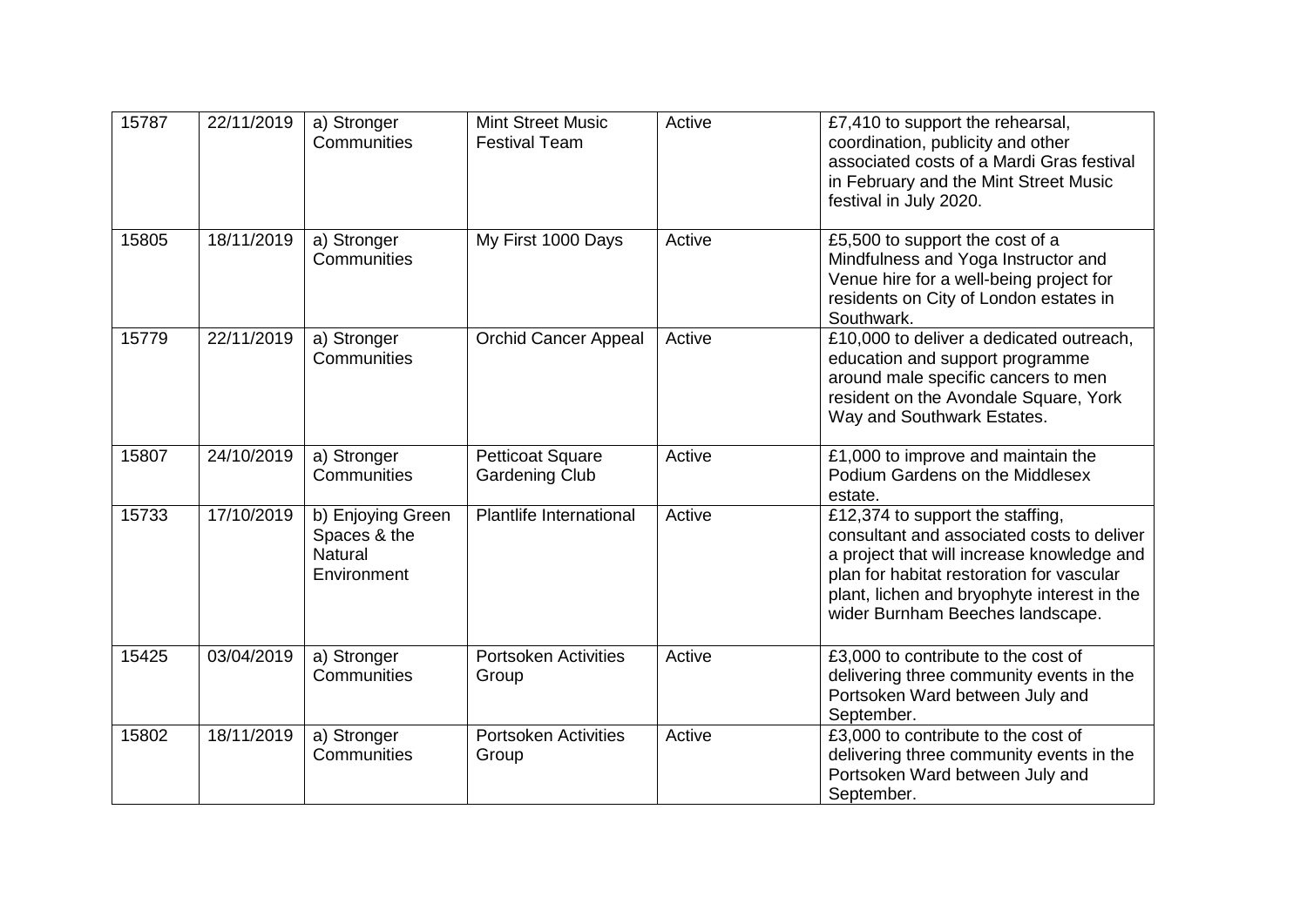| 15808 | 22/11/2019 | a) Stronger<br>Communities             | Portsoken Ward Club                     | Active            | £3,000 towards the annual Coach trip for<br>residents of Portsoken Ward to Boulogne.<br>As well as additional Summer Coach<br>Trips to go fruit picking and to the<br>seaside.                                                                                                 |
|-------|------------|----------------------------------------|-----------------------------------------|-------------------|--------------------------------------------------------------------------------------------------------------------------------------------------------------------------------------------------------------------------------------------------------------------------------|
| 15538 | 29/04/2019 | a) Stronger<br>Communities             | Portsoken Ward Club                     | Historical        | £3,000 towards the annual Coach trip for<br>residents of Portsoken Ward to Boulogne.<br>As well as additional Summer Coach<br>Trips to go fruit picking and to the<br>seaside.                                                                                                 |
| 15433 | 14/04/2019 | Education                              | Queen Mary<br>University of London      | Active            | £5,000 for an LLM course in Human<br>Rights Law at Queen Mary University of<br>Law in year 2019/20.                                                                                                                                                                            |
| 15523 | 27/05/2019 | c) Inspiring London<br>through Culture | Restorative Justice for<br>All (RJ4All) | Active            | £10,000 to deliver the "Culture and Art for<br>the Square Mile" project in 2019/20.                                                                                                                                                                                            |
| 15529 | 31/05/2019 | c) Inspiring London<br>through Culture | <b>Spitalfields Music</b>               | Active            | £9,816 contribution to the total cost of<br>delivering 4 two-hour walking tours in the<br>City of London and Tower Hamlets<br>inspired by black history and music.<br>Funding is conditional on a discussion<br>with your Funding Manager about the<br>legacy of this project. |
| 15430 | 26/04/2019 | Education                              | The Architectural<br>Association        | <b>Historical</b> | £5,000 towards covering the tuition fees<br>and day-to-day costs of being a Masters<br>Architecture student at The Architectural<br>Association, London.                                                                                                                       |
| 15952 | 03/01/2020 | c) Inspiring London<br>through Culture | The Barakat Trust                       | Active            | £7,400 towards three shadow puppet<br>performances of "The Gift" and<br>accompanying family workshops.                                                                                                                                                                         |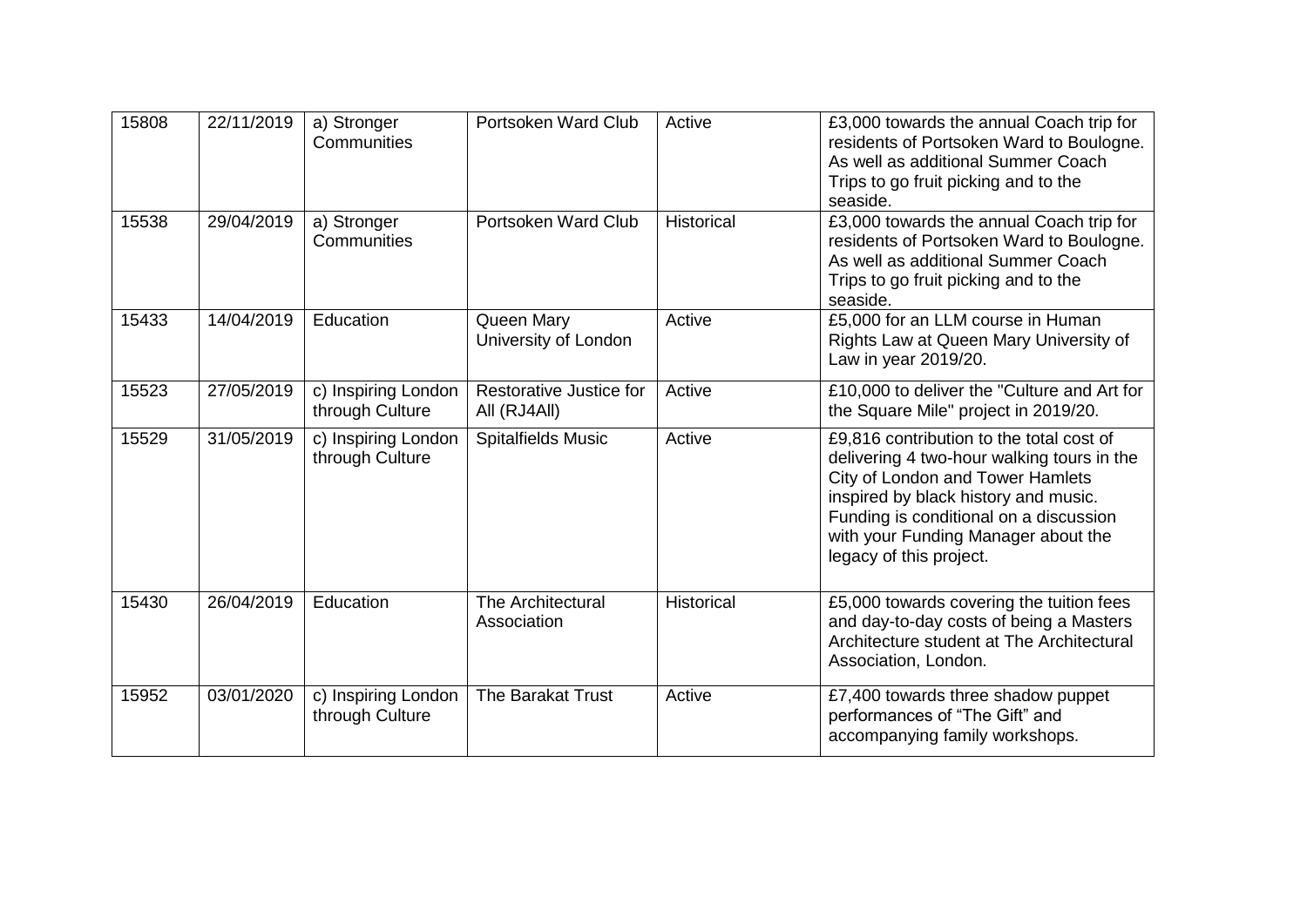| 15741 | 21/10/2019 | b) Enjoying Green<br>Spaces & the<br>Natural<br>Environment | <b>Tinder Sticks CIC</b>                 | Active | £5,176 to fund the Across the Road<br>project engaging patients and staff from<br>Whipps Cross Hospital with Epping<br>Forest.                                                                                                                                                      |
|-------|------------|-------------------------------------------------------------|------------------------------------------|--------|-------------------------------------------------------------------------------------------------------------------------------------------------------------------------------------------------------------------------------------------------------------------------------------|
| 15953 | 03/01/2020 | c) Inspiring London<br>through Culture                      | <b>Upswing Aerial</b><br>Limited         | Active | £9,991 towards Circus in the City, a one-<br>day outdoor performance showcasing<br>BAME/older circus artists/dancers<br>alongside an opportunity for audiences to<br>take part. This grant is conditional upon<br>performances taking place in Guildhall<br>Yard or Aldgate Square. |
| 15964 | 17/12/2019 | c) Inspiring London<br>through Culture                      | <b>WHITECHAPEL ART</b><br><b>GALLERY</b> | Active | £9,250 towards the planning and<br>development of the 2021 Nocturnal<br>Creatures festival.                                                                                                                                                                                         |

## **Rejected and Withdrawn Applications**

| <b>ID/Ref</b> | <b>Request</b><br><b>Date</b> | <b>CoL Programmes</b>                  | <b>Organization Name</b>        | <b>Status</b> | <b>Project Description</b>                                                                                                                                              |
|---------------|-------------------------------|----------------------------------------|---------------------------------|---------------|-------------------------------------------------------------------------------------------------------------------------------------------------------------------------|
| 15527         | 30/05/2019                    | c) Inspiring London<br>through Culture | Academy of Ancient<br>Music     | Rejected      | The application did not demonstrate how<br>it met the criteria of the programme.                                                                                        |
| 15526         | 29/05/2019                    | c) Inspiring London<br>through Culture | Adoramus                        | Rejected      | The application did not demonstrate how<br>it met the criteria of the programme.                                                                                        |
| 15520         | 07/04/2019                    | c) Inspiring London<br>through Culture | Asociatia Cvartetul<br>Grazioso | Rejected      | This application is for a project no part of<br>which will take place in the City of<br>London. Furthermore, the applicant<br>organisation is not registered in the UK. |
| 15522         | 28/05/2019                    | c) Inspiring London<br>through Culture | Bishopsgate Institute           | Rejected      | This application did not demonstrate how<br>it met the criteria of the programme.                                                                                       |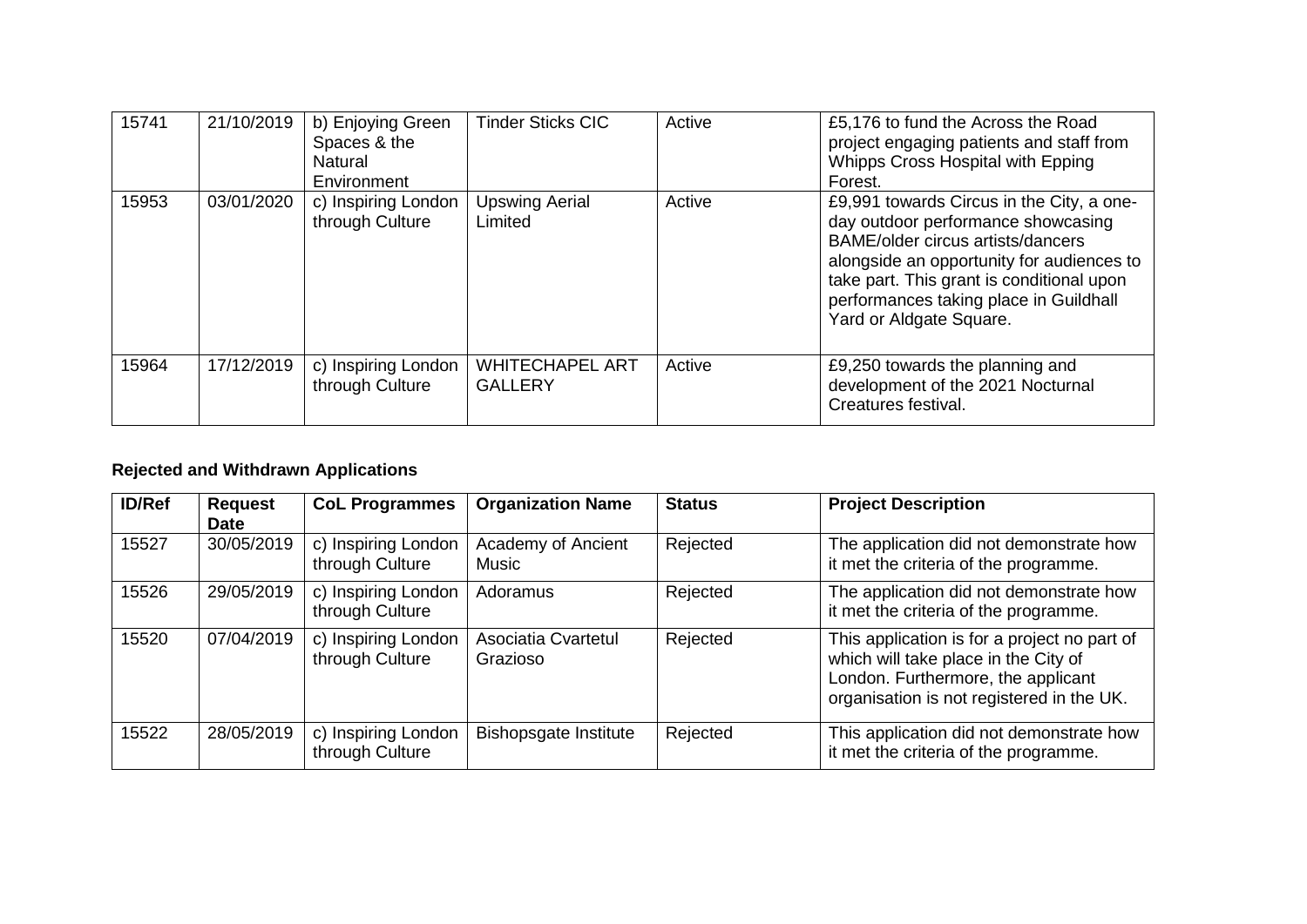| 15535 | 22/05/2019 | a) Stronger<br>Communities             | Chess in Schools and<br>Communities               | Rejected  | The applicant could not provide the<br>appropriate financial information within<br>agreed timescales. The application is<br>rejected, and feedback will be provided to<br>the applicant.                                                                                                           |
|-------|------------|----------------------------------------|---------------------------------------------------|-----------|----------------------------------------------------------------------------------------------------------------------------------------------------------------------------------------------------------------------------------------------------------------------------------------------------|
| 15531 | 31/05/2019 | c) Inspiring London<br>through Culture | CurvingRoad                                       | Rejected  | The organisation is currently in dispute<br>with the CoLC over business rates for<br>part of the Broadgate Circle property. It is<br>also in a state of financial disarray, with<br>reserves in deficit and no clear indication<br>of how this will be overcome. A grant<br>cannot be recommended. |
| 15530 | 02/06/2019 | c) Inspiring London<br>through Culture | London Euphonia<br>Orchestra                      | Rejected  | The application did not meet the<br>outcomes of the programme.                                                                                                                                                                                                                                     |
| 15710 | 09/06/2019 | Education                              | Mountview Academy<br>of Theatre Arts<br>2018/2019 | Rejected  | Postgraduate study- MA in Acting                                                                                                                                                                                                                                                                   |
| 15537 | 20/05/2019 | a) Stronger<br>Communities             | <b>Music in Hospitals</b>                         | Rejected  | The application did not demonstrate how<br>it met the outcomes of the programme.                                                                                                                                                                                                                   |
| 15521 | 24/05/2019 | c) Inspiring London<br>through Culture | Open Audio Ltd                                    | Rejected  | The application did not make a strong<br>enough case for how it met the outcomes<br>of the programme.                                                                                                                                                                                              |
| 15528 | 31/05/2019 | c) Inspiring London<br>through Culture | St Stephen Walbrook                               | Rejected  | The application did not demonstrate how<br>it met the outcomes of the programme.                                                                                                                                                                                                                   |
| 15392 | 03/04/2019 | c) Inspiring London<br>through Culture | <b>The Classical Road</b><br>Show                 | Withdrawn | Application was withdrawn as the<br>applicant was successful in receiving full<br>funding for the project. They will look to<br>reapply in a future round.                                                                                                                                         |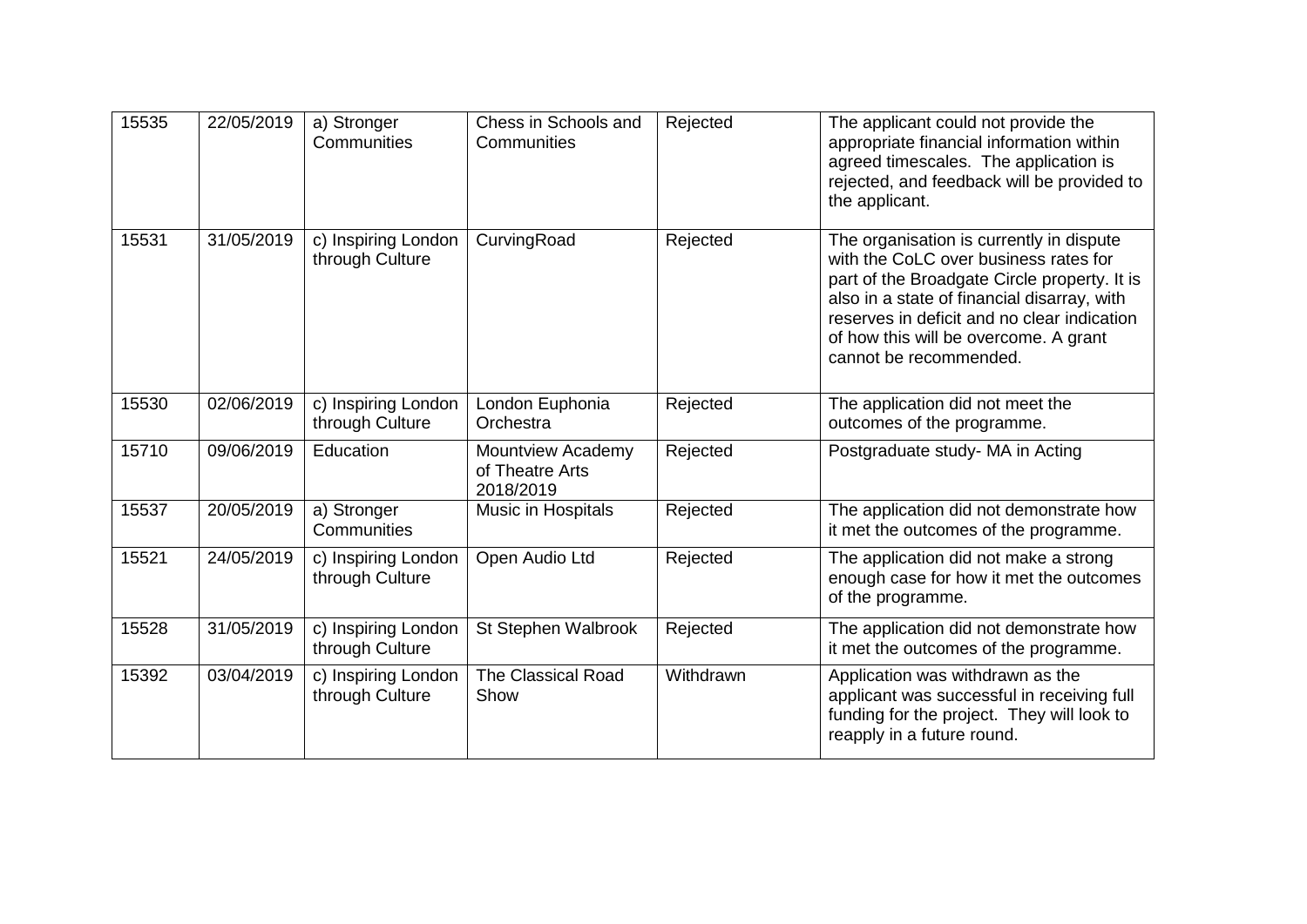| 15777 | 25/11/2019 | a) Stronger<br>Communities                                         | <b>African City</b><br><b>Collaborators Ltd</b> | Rejected | This application is looking for funding to<br>help support the setup of a Livery<br>company for African professionals<br>working in the City. There are several<br>issues with this application. The<br>organisation applying was registered on<br>Companies House on the day of the<br>deadline and has two registered Directors<br>of identical name and address. It is not<br>clear from the application how this project<br>meets the criteria of the Stronger<br>Communities programme as it has been<br>rushed and not provided much detail.<br>Funding is rejected, feedback will be<br>provided. |
|-------|------------|--------------------------------------------------------------------|-------------------------------------------------|----------|----------------------------------------------------------------------------------------------------------------------------------------------------------------------------------------------------------------------------------------------------------------------------------------------------------------------------------------------------------------------------------------------------------------------------------------------------------------------------------------------------------------------------------------------------------------------------------------------------------|
| 15744 | 21/10/2019 | b) Enjoying Green<br>Spaces & the<br><b>Natural</b><br>Environment | <b>Ambition Aspire</b><br>Achieve               | Rejected | This application could not take priority<br>over the other schemes in the portfolio.                                                                                                                                                                                                                                                                                                                                                                                                                                                                                                                     |
| 15736 | 21/10/2019 | a) Stronger<br>Communities                                         | <b>Autism Voice Limited</b>                     | Rejected | The project will provide information,<br>advice, support services to 60 autistic<br>people, families in the BAME community<br>in South London. The application is not<br>sufficiently targeted and there are<br>concerns about the capacity of the<br>organisation to deliver this work.                                                                                                                                                                                                                                                                                                                 |
| 15786 | 22/11/2019 | a) Stronger<br>Communities                                         | <b>Badu Community CIC</b>                       | Rejected | This application is for work that does not<br>target City of London Communities or its<br>Housing estates and is therefore<br>ineligible.                                                                                                                                                                                                                                                                                                                                                                                                                                                                |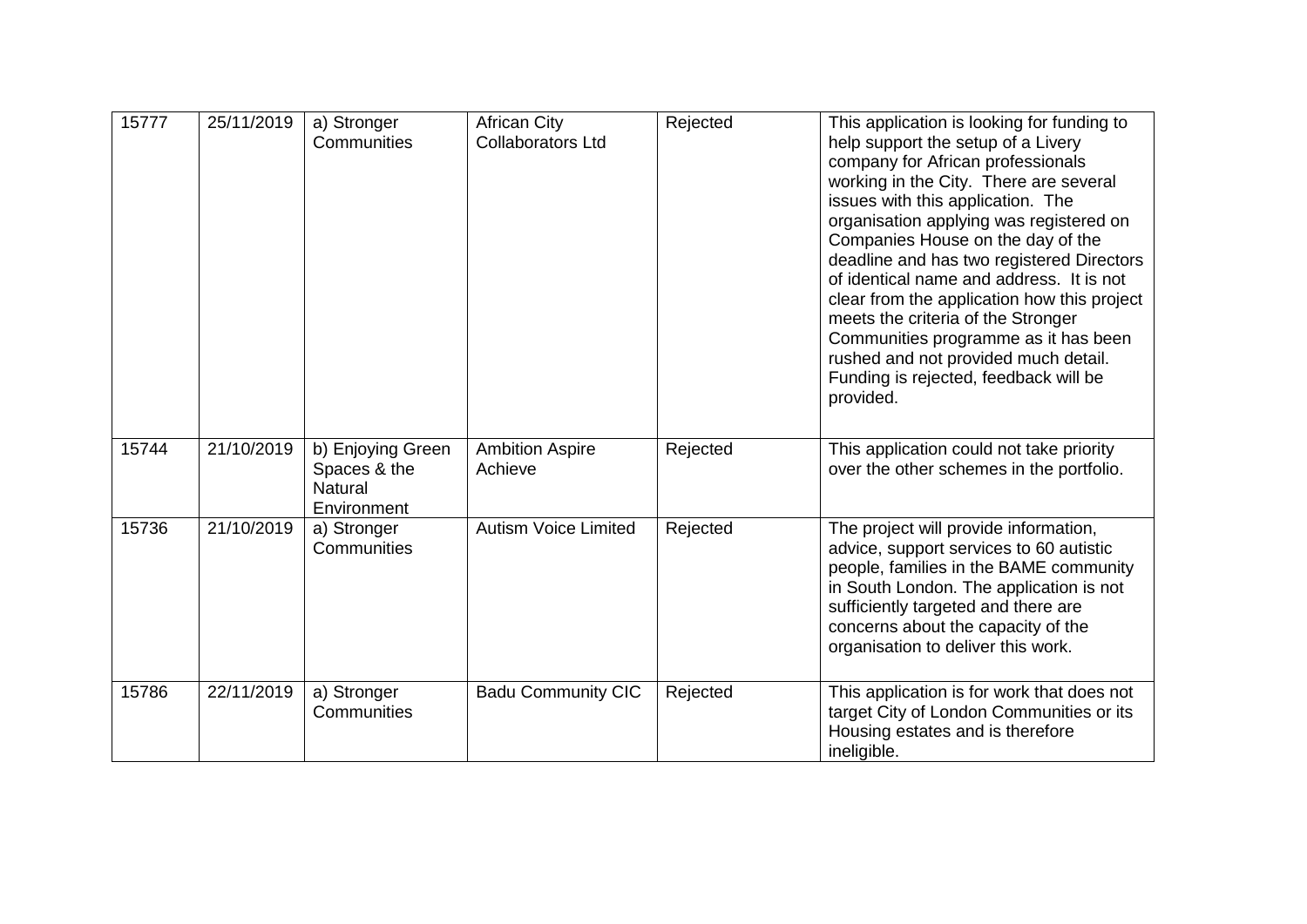| 15954 | 03/01/2020 | c) Inspiring London<br>through Culture | Becket Pageant for<br>London, acting<br>through the Skinners'<br>Malmesbury<br>Foundation | Withdrawn | The application was submitted too early<br>to be considered. The applicant has<br>withdrawn the application and will apply<br>to a later round.                                                                                                                                                                                                                                            |
|-------|------------|----------------------------------------|-------------------------------------------------------------------------------------------|-----------|--------------------------------------------------------------------------------------------------------------------------------------------------------------------------------------------------------------------------------------------------------------------------------------------------------------------------------------------------------------------------------------------|
| 15792 | 21/11/2019 | a) Stronger<br>Communities             | <b>Big Local Works</b>                                                                    | Rejected  | Big Local Works supports local people by<br>providing vital benefits and welfare<br>support, preparing residents for<br>employment and supporting<br>entrepreneurship. This application was<br>not sufficiently targeted at communities<br>living on City of London Housing estates<br>in Southwark. The panel felt there would<br>be overlap with existing, more<br>established services. |
| 15799 | 21/11/2019 | a) Stronger<br>Communities             | camp knak                                                                                 | Rejected  | This application is looking to deliver<br>playscheme activities for young people<br>living in Stoke Newington, Stamford Hill<br>and South Tottenham. This application is<br>ineligible as it will not benefit City of<br>London residents or those living in its<br>managed housing estates.                                                                                               |
| 15709 | 14/09/2019 | a) Stronger<br>Communities             | <b>Chingford Cricket Club</b>                                                             | Rejected  | This application is looking for capital<br>funding to improve the footpath at<br>Chingford Cricket Club. This application<br>is ineligible as it will not benefit City of<br>London residents or those living in its<br>managed housing estates.                                                                                                                                           |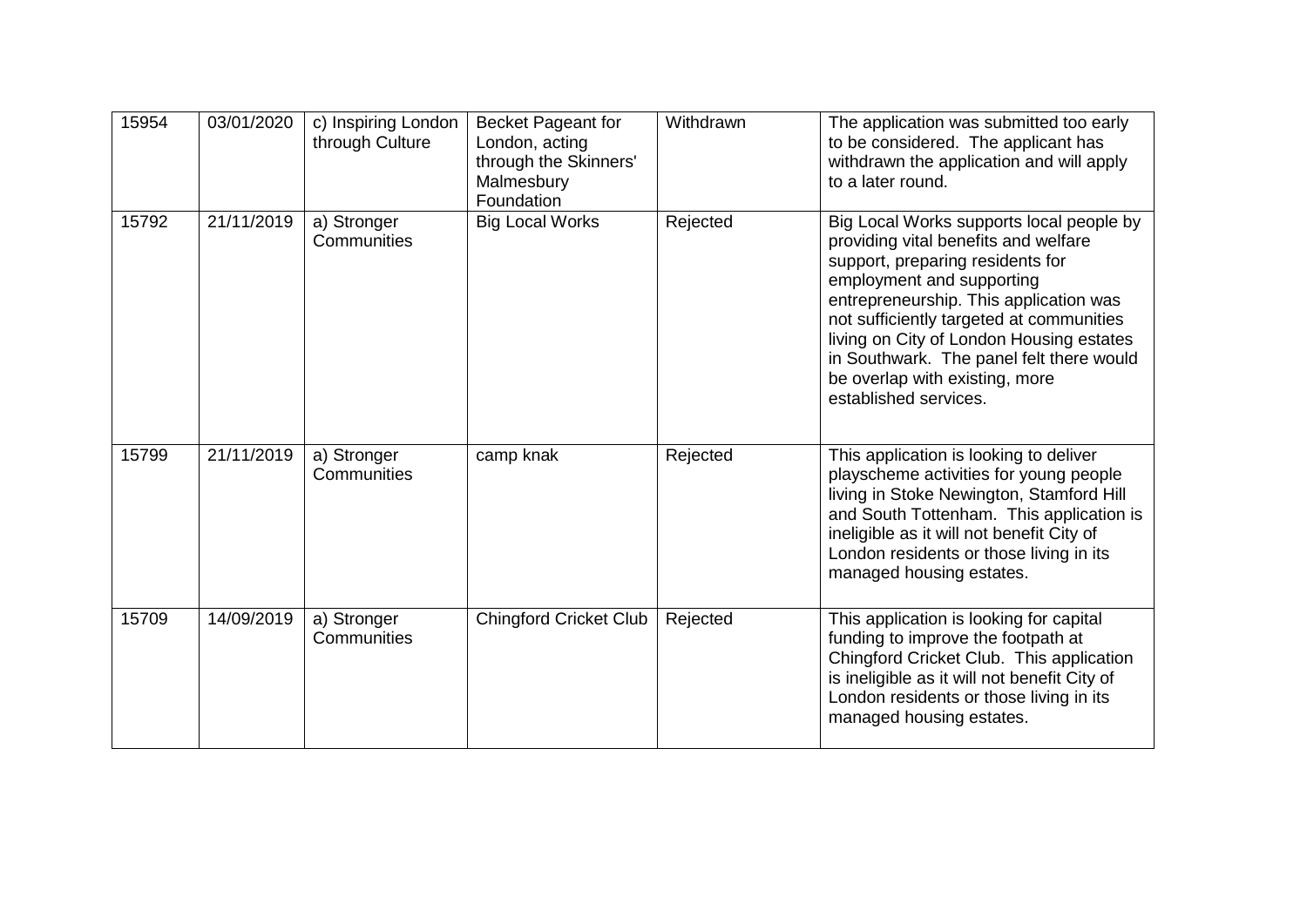| 16358 | 23/03/2020 | a) Stronger<br>Communities                                         | Coram's Fields &<br><b>Harmsworth Memorial</b><br>Playground | Rejected | The project is not targeted at<br>Communities in the City of London or<br>those living on its housing estates.                                                                                                                                                                                                                            |
|-------|------------|--------------------------------------------------------------------|--------------------------------------------------------------|----------|-------------------------------------------------------------------------------------------------------------------------------------------------------------------------------------------------------------------------------------------------------------------------------------------------------------------------------------------|
| 15957 | 02/01/2020 | c) Inspiring London<br>through Culture                             | CurvingRoad                                                  | Rejected | The panel felt they could not prioritise this<br>work at this time. Funding is<br>recommended for rejection.                                                                                                                                                                                                                              |
| 15730 | 18/10/2019 | b) Enjoying Green<br>Spaces & the<br><b>Natural</b><br>Environment | East London Business<br>Alliance                             | Rejected | Not developed their submission 'in<br>agreement with WHP' although WHP are<br>aware.<br>Paying to fund a post and office costs.<br>Currently get much of their proposal for<br>free.<br>Submission states they could deliver the<br>project by sourcing funding from<br>elsewhere.<br>Not a priority with the limited funds<br>available. |
| 15776 | 22/11/2019 | a) Stronger<br>Communities                                         | Embrace CVOC (Child<br>Victims of Crime)                     | Rejected | This project is looking to support young<br>victims of crime and their families. This<br>application was not deemed to meet the<br>priorities of the programme as there was<br>not sufficient evidence of need for this<br>service on City of London Housing<br>estates.                                                                  |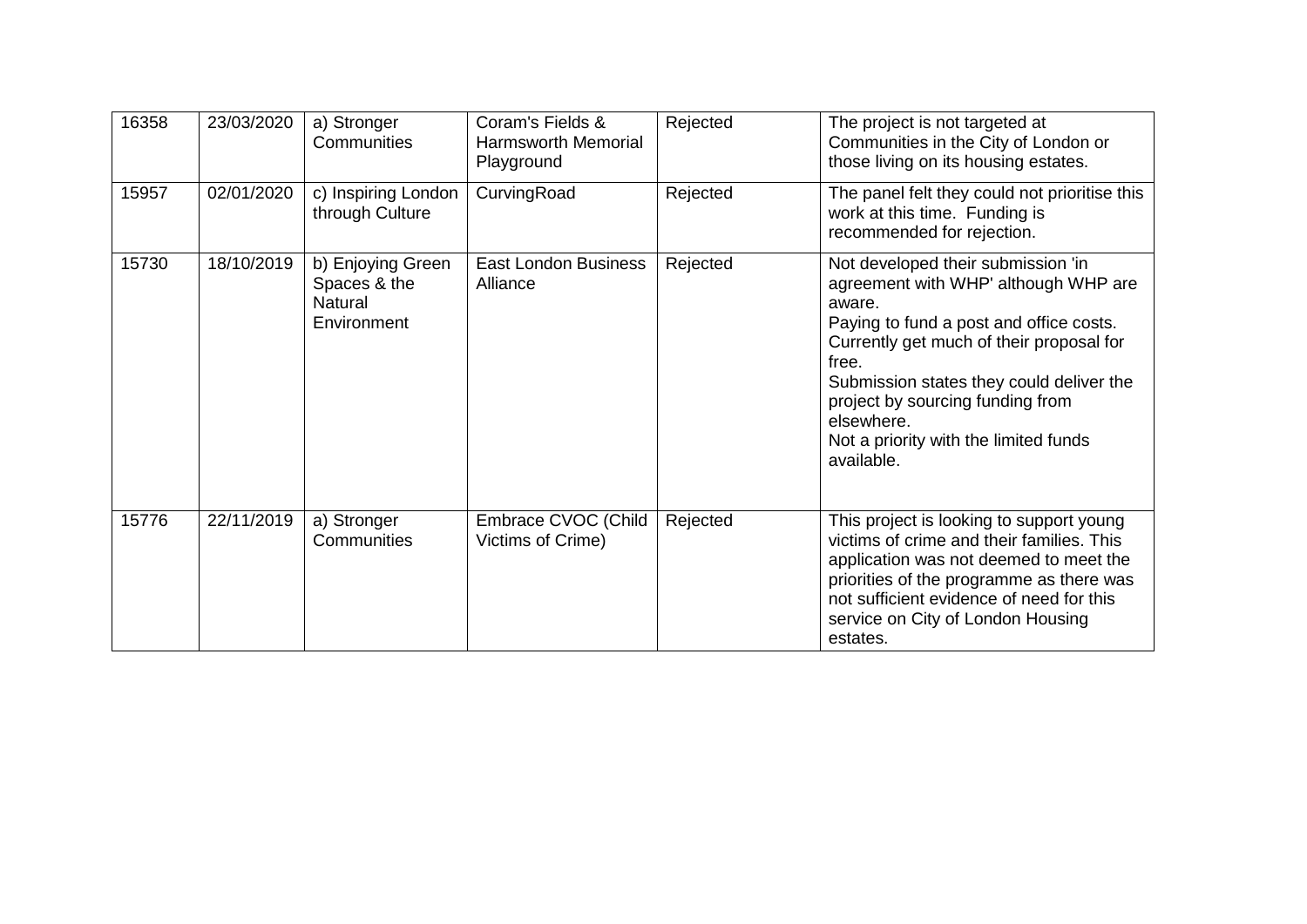| 15790 | 22/11/2019 | a) Stronger<br>Communities                                         | <b>England Boxing</b><br>Limited                                               | Rejected | Inclusive, outreach boxing activities<br>focused on intergenerational<br>engagement, benefiting in particular<br>disadvantaged children aged 8-14<br>residing in Islington and Lambeth. This<br>application was only partially targeted at<br>young people on City of London estates<br>in Islington and therefore not a priority. |
|-------|------------|--------------------------------------------------------------------|--------------------------------------------------------------------------------|----------|------------------------------------------------------------------------------------------------------------------------------------------------------------------------------------------------------------------------------------------------------------------------------------------------------------------------------------|
| 15735 | 21/10/2019 | b) Enjoying Green<br>Spaces & the<br><b>Natural</b><br>Environment | <b>Epping Playground</b><br>Association                                        | Rejected | An application to refurbish a children's<br>playground on land that is managed by<br>the District Council and not CoLC. In<br>addition, the group was formed only a few<br>weeks prior to applying and is therefore<br>unable to evidence any prior<br>management of grants or existing<br>financial information.                  |
| 15734 | 21/10/2019 | b) Enjoying Green<br>Spaces & the<br><b>Natural</b><br>Environment | <b>FARNHAM COMMON</b><br>MIDDLE SCHOOL -<br><b>SCHOOL FUND</b>                 | Rejected | Governance and financial concerns<br>regarding the applicant organisation. The<br>project has not demonstrated how it<br>meets the outcomes of the programme.                                                                                                                                                                      |
| 15728 | 20/10/2019 | b) Enjoying Green<br>Spaces & the<br><b>Natural</b><br>Environment | <b>Friends of Greenway</b><br><b>Avenue Community</b><br>Garden (lead partner) | Rejected | Focus is on their own initiatives -<br>enhancing pocket gardens outside of<br>COL land.<br>Tenuous link with the Forest.                                                                                                                                                                                                           |
| 15796 | 21/11/2019 | a) Stronger<br>Communities                                         | <b>Get Set Girls</b>                                                           | Rejected | The application is for work outside of the<br>programme's geographical catchment; it<br>does not therefore meet the programme<br>criteria.                                                                                                                                                                                         |
| 15996 | 04/02/2020 | a) Stronger<br>Communities                                         | <b>Hoxton Health</b>                                                           | Rejected | The application needs re-thinking to more<br>meet the needs of the beneficiaries they<br>plan to serve. Funding is rejected.                                                                                                                                                                                                       |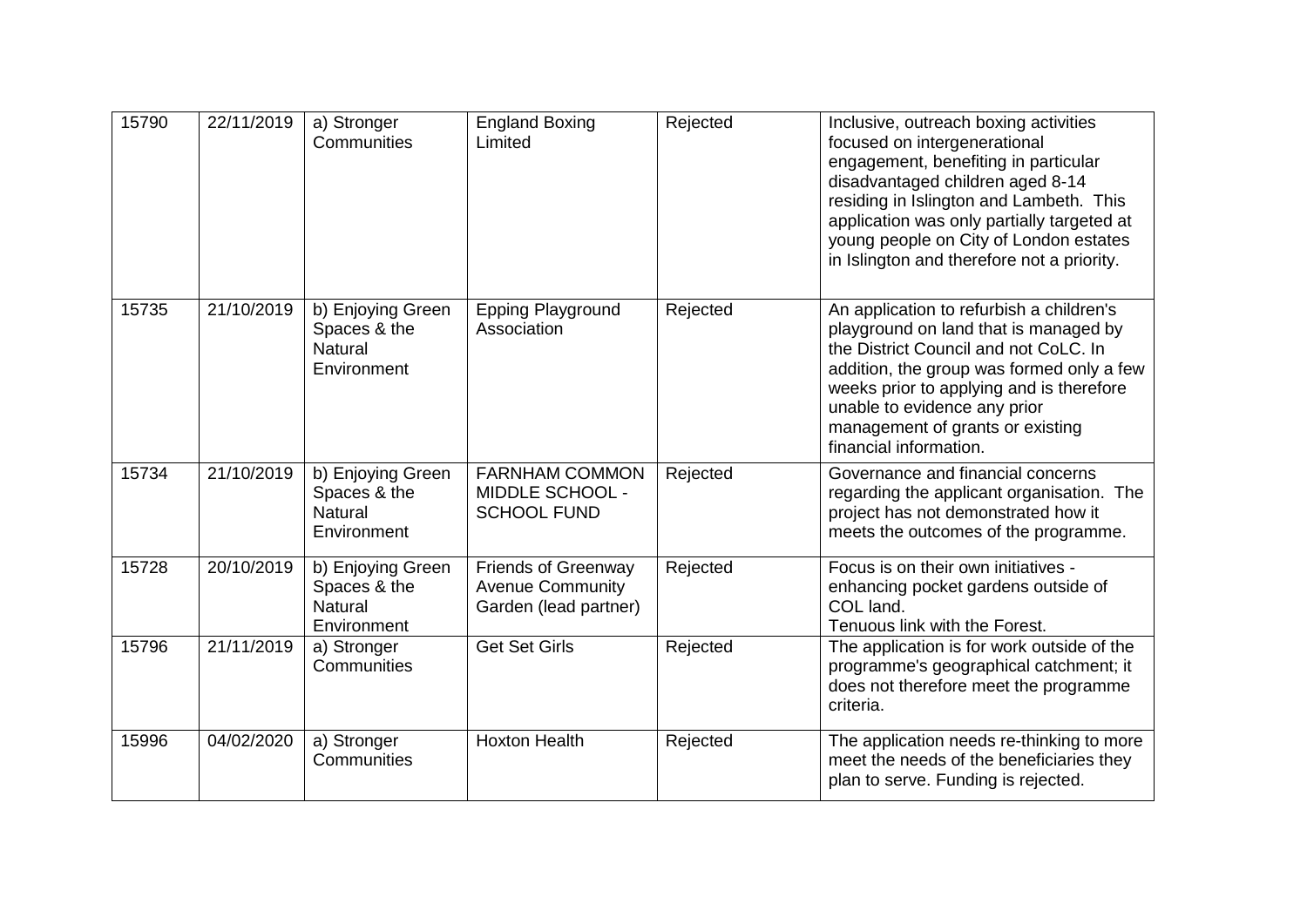| 15793 | 21/11/2019 | a) Stronger<br><b>Communities</b>                           | It's Your Life                                                 | Rejected | This application was not targeting City of<br>London communities or those living on its<br>managed housing estates.                                                                                                                                                                                                                                                                                                  |
|-------|------------|-------------------------------------------------------------|----------------------------------------------------------------|----------|----------------------------------------------------------------------------------------------------------------------------------------------------------------------------------------------------------------------------------------------------------------------------------------------------------------------------------------------------------------------------------------------------------------------|
| 15732 | 17/10/2019 | b) Enjoying Green<br>Spaces & the<br>Natural<br>Environment | <b>Jubilee Hall Trust Ltd</b>                                  | Rejected | Doesn't state what COL green space it<br>will use and how it will benefit the sites.<br>Already have park run at our sites.                                                                                                                                                                                                                                                                                          |
| 15795 | 21/11/2019 | a) Stronger<br><b>Communities</b>                           | <b>JUSTICE</b>                                                 | Rejected | Reforming the housing disputes system<br>by proposing a holistic dispute resolution<br>model that addresses the underlying<br>issues causing disputes. Although a very<br>interesting application this work was not<br>targeted at City of London residents of<br>communities living on its housing estates.<br>Funding is not recommended but<br>feedback will be provided on more<br>suitable avenues for funding. |
| 15789 | 21/11/2019 | a) Stronger<br><b>Communities</b>                           | Maggie Keswick<br>Jencks Cancer Caring<br><b>Centres Trust</b> | Rejected | A project offering courses at Maggie's<br>Barts to support people with cancer who<br>have finished their treatment. This<br>application is not sufficiently targeted at<br>City of London communities and could<br>not be considered a priority.                                                                                                                                                                     |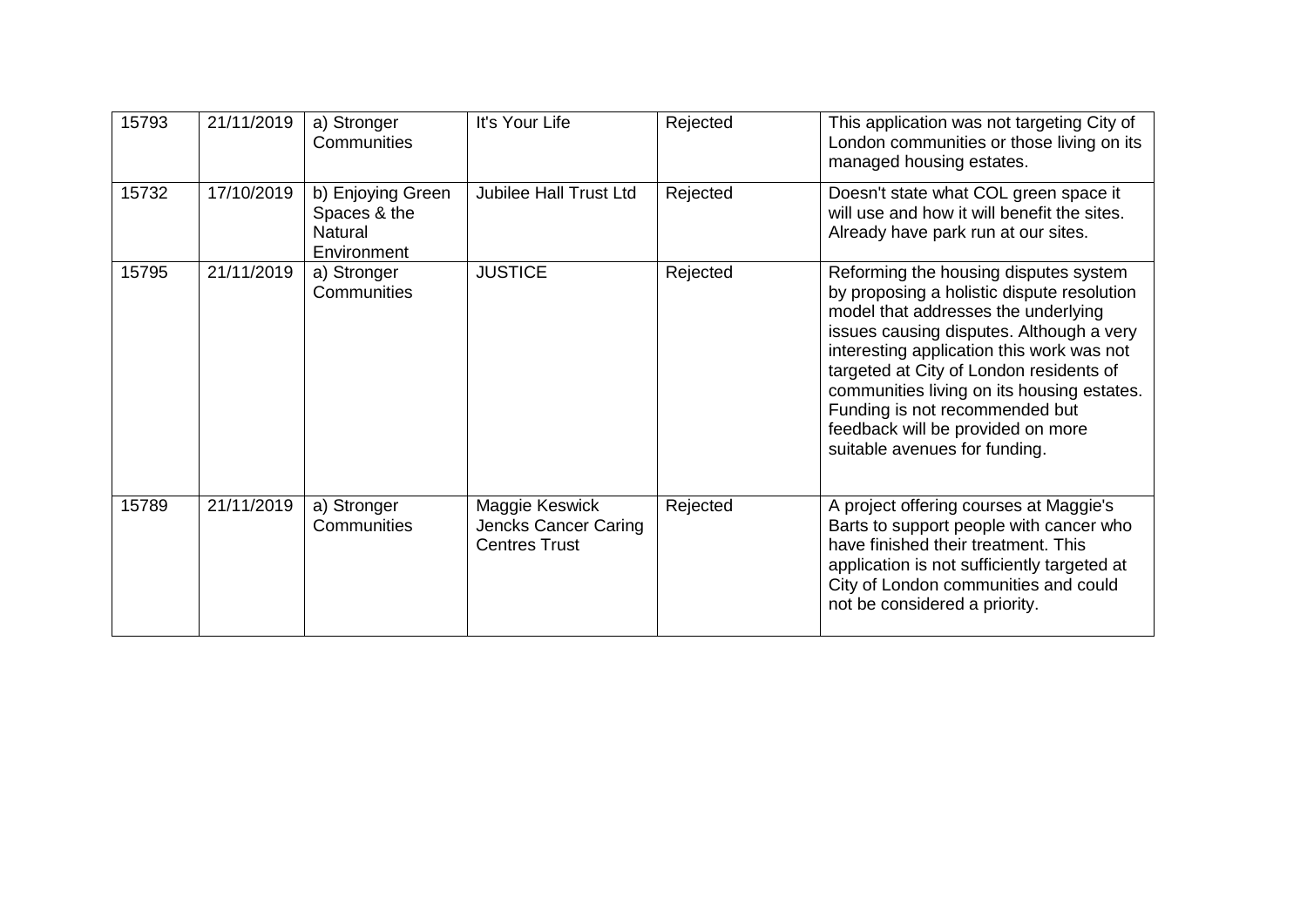| 15784 | 22/11/2019 | a) Stronger<br>Communities             | Mind in the City,<br>Hackney and Waltham<br><b>Forest Ltd</b> | Rejected | Physical-activity workshops for clients<br>leaving the Wellbeing Network, ensuring<br>their long-term wellbeing and connections<br>in the community. The panel deemed that<br>there would not be significant demand for<br>this service in the City and had<br>reservations about most of the delivery<br>taking place in Stratford. |
|-------|------------|----------------------------------------|---------------------------------------------------------------|----------|--------------------------------------------------------------------------------------------------------------------------------------------------------------------------------------------------------------------------------------------------------------------------------------------------------------------------------------|
| 15785 | 22/11/2019 | a) Stronger<br>Communities             | <b>National Migraine</b><br>Centre                            | Rejected | A headache specialist doctor to treat 363<br>patients who are suffering with<br>debilitating migraines, enabling a better<br>quality of life. The panel deemed that this<br>application was not sufficiently targeted at<br>City of London communities.                                                                              |
| 15781 | 22/11/2019 | a) Stronger<br>Communities             | Providence Row<br><b>Housing Association</b>                  | Rejected | Group support for City-of-London rough-<br>sleepers helping improve clients' mental<br>and physical health and reduce their<br>sense of loneliness and isolation. The<br>panel agreed that this application did not<br>align with current provision in the City of<br>London.                                                        |
| 15963 | 24/12/2019 | c) Inspiring London<br>through Culture | <b>Rhiannon Faith</b><br>Company                              | Rejected | This application is ineligible because the<br>organisation has only two Directors.                                                                                                                                                                                                                                                   |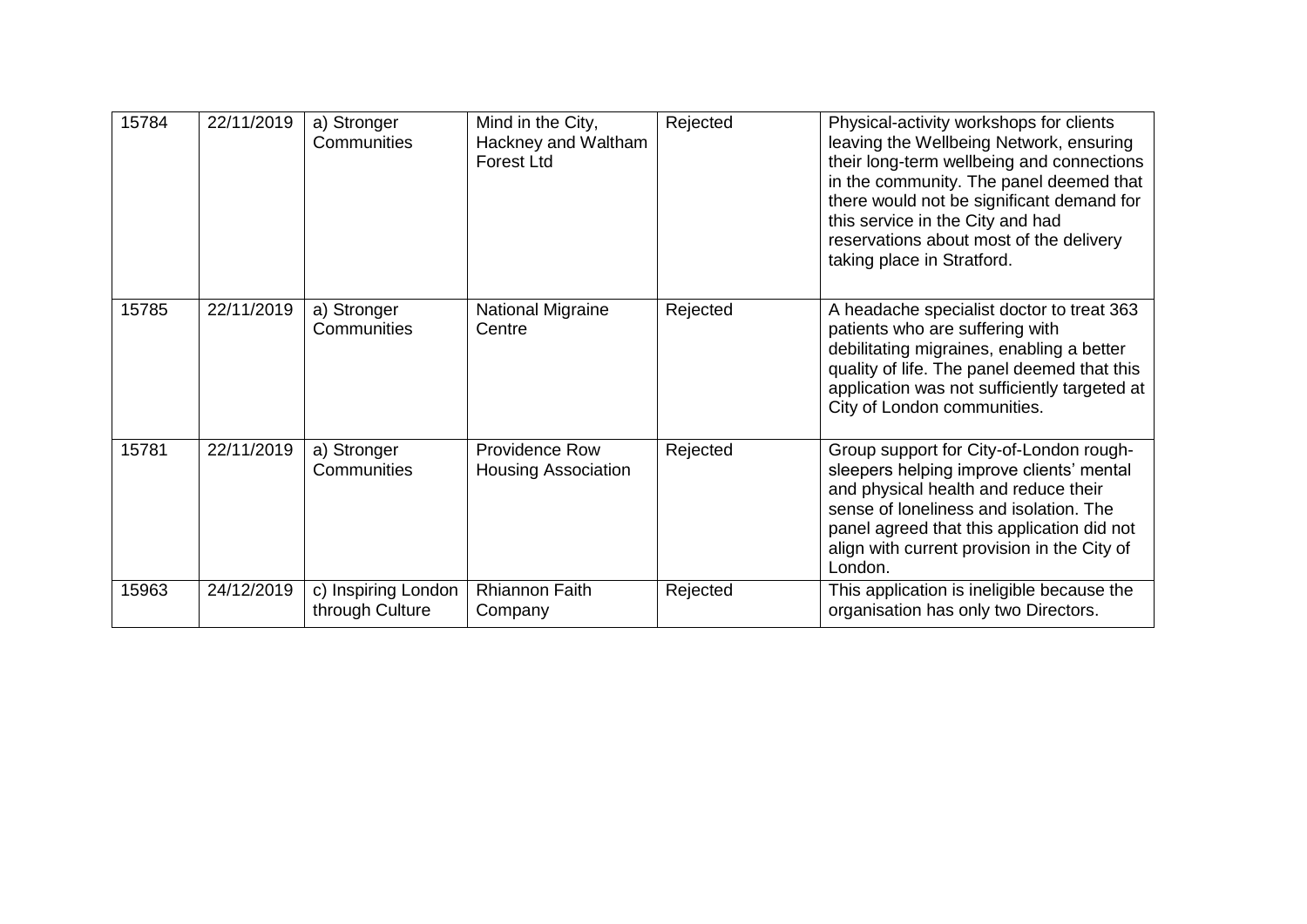| 15729 | 18/10/2019 | b) Enjoying Green<br>Spaces & the<br><b>Natural</b><br>Environment | Royal Society for the<br><b>Protection of Birds</b> | Rejected | Offer is part of RSPB's standard package<br>and not bespoke to CoLC green spaces.<br>Panel were keen to work with them on<br>more bespoke activity but not funded<br>through this grant scheme with its limited<br>resources.                                                                                                                                      |
|-------|------------|--------------------------------------------------------------------|-----------------------------------------------------|----------|--------------------------------------------------------------------------------------------------------------------------------------------------------------------------------------------------------------------------------------------------------------------------------------------------------------------------------------------------------------------|
| 15708 | 22/09/2019 | a) Stronger<br>Communities                                         | <b>Skillspool Training</b><br><b>CIC</b>            | Rejected | This application is a Small Grant to<br>deliver some digital skills workshops to<br>older residents on estates in Hackney<br>and Islington. The organisation is a CIC<br>limited by shares which is an ineligible<br>structure to be able to support. Funding<br>is recommended for rejection.                                                                     |
| 15803 | 19/11/2019 | a) Stronger<br>Communities                                         | SocietyLinks Tower<br><b>Hamlets</b>                | Rejected | A community mosaic project involving<br>individuals from all ages and<br>backgrounds to increase community<br>cohesion by developing belonging and<br>tolerance. This application does not<br>appear to be well planned and the<br>permission for the community mosaic had<br>not been acquired. The panel felt that<br>this application could not be prioritised. |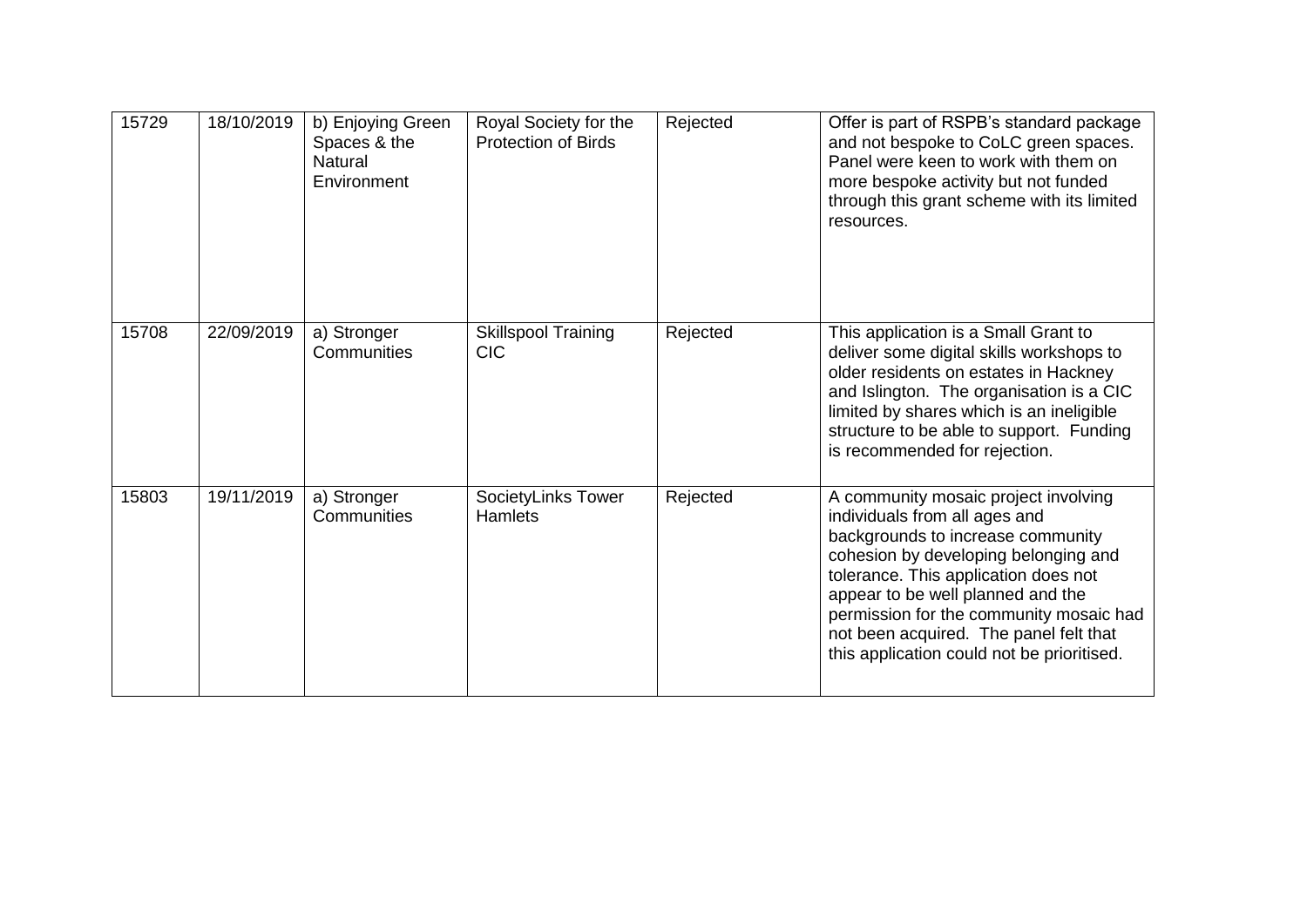| 15801 | 19/11/2019 | a) Stronger<br>Communities                                  | <b>Solutions Not Sides</b>                                                            | Rejected  | One-week tour in the City of London<br>secondary schools delivering educational<br>sessions on the Israeli-Palestinian conflict<br>with young speakers from the region. The<br>panel felt that this work could be paid for<br>by the schools. The City of London<br>academies will be made aware of this<br>scheme if it is of interest. |
|-------|------------|-------------------------------------------------------------|---------------------------------------------------------------------------------------|-----------|------------------------------------------------------------------------------------------------------------------------------------------------------------------------------------------------------------------------------------------------------------------------------------------------------------------------------------------|
| 15798 | 21/11/2019 | a) Stronger<br>Communities                                  | <b>Southwark Mediation</b><br>Centre                                                  | Rejected  | Training and on-going support to<br>residents to defuse 'difficult<br>conversations', lead on positive<br>community engagement with residents<br>and COL. This work is being re-<br>commissioned and would therefore<br>directly overlap with this project.                                                                              |
| 15962 | 18/12/2019 | $\overline{c}$ ) Inspiring London<br>through Culture        | Spanish and<br>Portuguese Jews<br>Synagogue                                           | Withdrawn | Application was withdrawn as the activity<br>was no longer able to take place.                                                                                                                                                                                                                                                           |
| 15959 | 02/01/2020 | c) Inspiring London<br>through Culture                      | St. Mary Moorfields<br>Parish (Westminster<br><b>Roman Catholic</b><br>Diocese Trust) | Rejected  | The panel felt they could not prioritise this<br>work at this time. Funding is<br>recommended for rejection.                                                                                                                                                                                                                             |
| 15958 | 02/01/2020 | c) Inspiring London<br>through Culture                      | <b>Summer Music in City</b><br>Churches                                               | Withdrawn | The panel felt they could not prioritise this<br>work at this time. Funding is<br>recommended for rejection.                                                                                                                                                                                                                             |
| 15806 | 31/10/2019 | b) Enjoying Green<br>Spaces & the<br>Natural<br>Environment | <b>Tennis Come True</b><br>East London C.I.C                                          | Rejected  | This application was submitted 10 days<br>after the deadline. The application is<br>rejected as it could not be assessed at<br>this time.                                                                                                                                                                                                |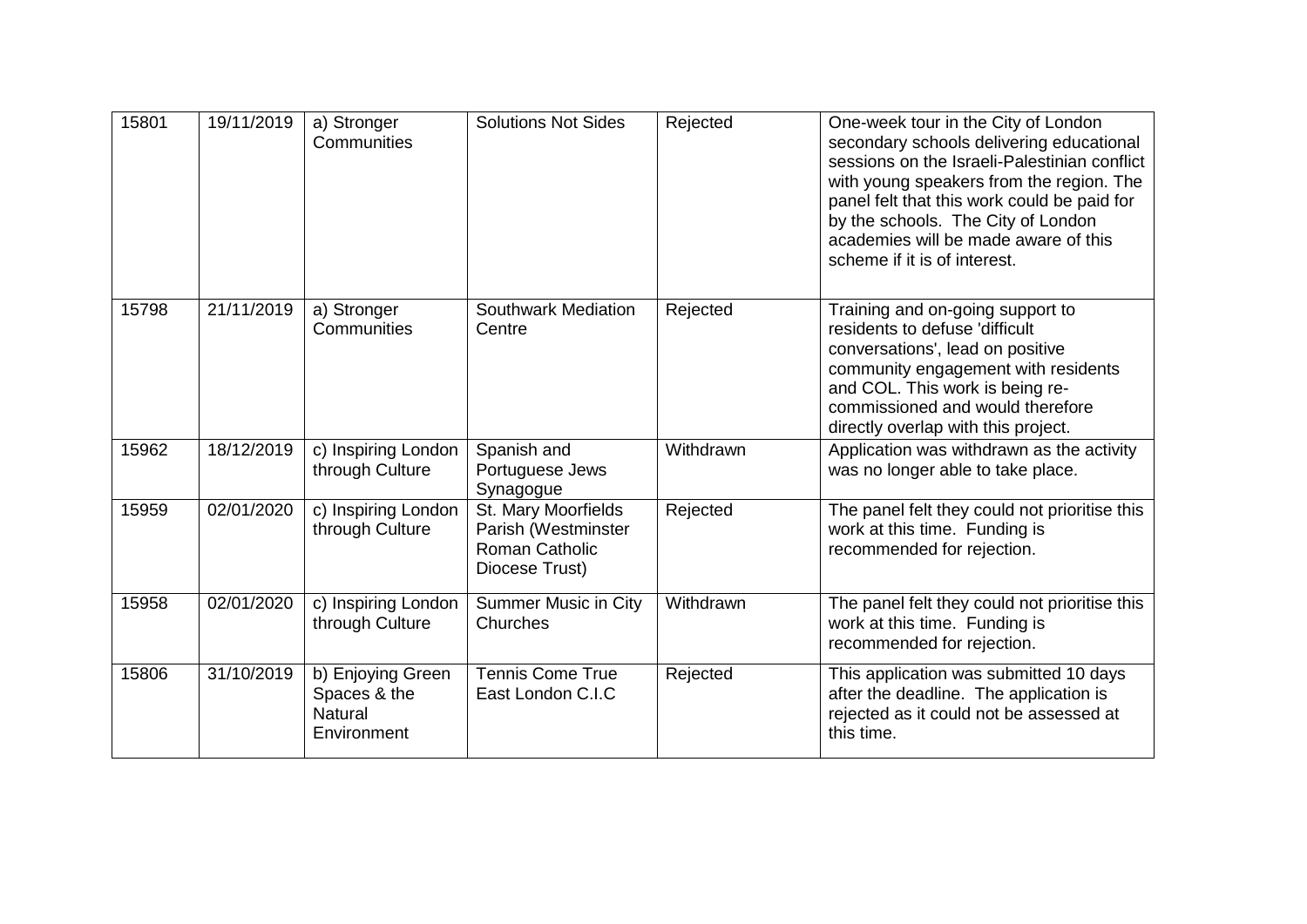| 15961 | 18/12/2019 | c) Inspiring London<br>through Culture | <b>Thames Festival Trust</b>                     | Rejected | The panel felt they could not prioritise this<br>work at this time. Funding is<br>recommended for rejection.                                                                                                                                                                                                                                                                                                                  |
|-------|------------|----------------------------------------|--------------------------------------------------|----------|-------------------------------------------------------------------------------------------------------------------------------------------------------------------------------------------------------------------------------------------------------------------------------------------------------------------------------------------------------------------------------------------------------------------------------|
| 15956 | 02/01/2020 | a) Stronger<br>Communities             | The Drop In<br><b>Bereavement Centre</b>         | Rejected | This application falls outside the<br>geographical eligibility of the programme.<br>Funding is rejected.                                                                                                                                                                                                                                                                                                                      |
| 15778 | 22/11/2019 | a) Stronger<br>Communities             | The Listening Place                              | Rejected | The Listening Place provides volunteer-<br>led, face-to-face, ongoing suicide support<br>for suicidal Londoners. The panel felt that<br>there was not sufficient need for this<br>service and that it would have cross over<br>with other initiatives being delivered in the<br>City.                                                                                                                                         |
| 15788 | 22/11/2019 | a) Stronger<br>Communities             | The Royal Docks<br>Learning & Activity<br>Centre | Rejected | This application is to take place in North<br>Woolwich and therefore falls outside of<br>the geographical eligibility of the<br>programme. Funding is therefore<br>rejected.                                                                                                                                                                                                                                                  |
| 15780 | 22/11/2019 | a) Stronger<br>Communities             | <b>UpRising Leadership</b>                       | Rejected | Leadership Programme: increasing skills,<br>confidence and networks of young people<br>from diverse and under-represented<br>backgrounds, addressing inequality and<br>social mobility. The panel liked the work<br>of the organisation but felt that the<br>applicant had not made a case as to how<br>this work would be targeted at City of<br>London Communities or communities<br>living on its managed housing estates. |
| 15966 | 13/12/2019 | c) Inspiring London<br>through Culture | Urbanwise.London                                 | Rejected | The panel felt they could not prioritise this<br>work at this time. Funding is<br>recommended for rejection.                                                                                                                                                                                                                                                                                                                  |